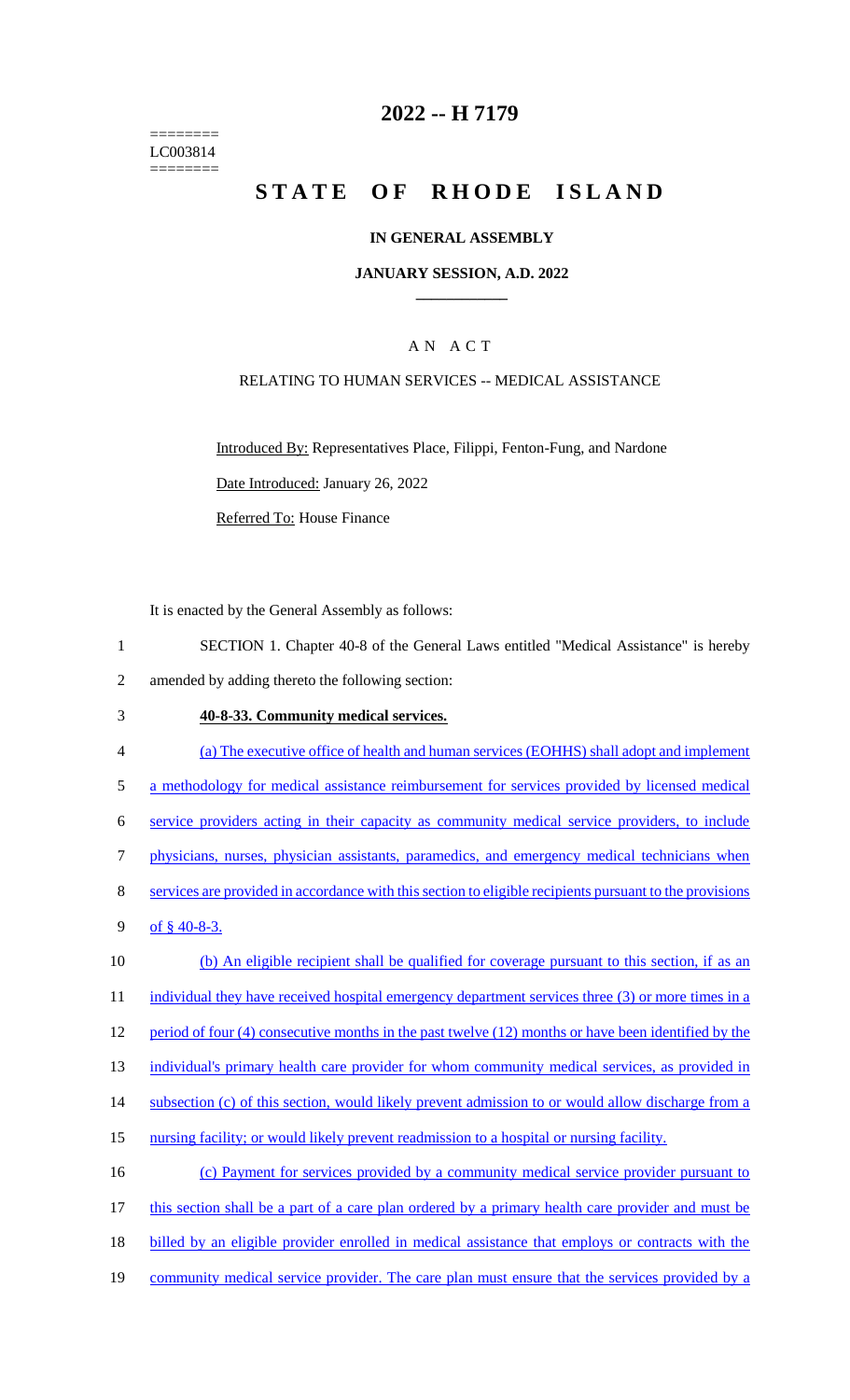| $\mathbf{1}$   | community medical service provider are coordinated with other community health providers and       |
|----------------|----------------------------------------------------------------------------------------------------|
| $\overline{2}$ | local public health agencies, and that the community medical services do not duplicate services    |
| 3              | already provided to the patient, including existing home health care or waiver services. Community |
| 4              | medical services shall include health assessment, chronic disease monitoring and education,        |
| 5              | medication compliance, immunizations and vaccinations, laboratory specimen collection, hospital    |
| 6              | discharge follow-up care, and minor medical procedures approved by the director of the department  |
| 7              | of health.                                                                                         |
| 8              | (d) Services provided by a community medical service provider to an eligible recipient who         |
| 9              | is also receiving care coordination services must be in consultation with the providers of the     |
| 10             | recipient's care coordination services.                                                            |
| 11             | (e) Nothing in this section shall be construed to authorize any medical service provider to        |
| 12             | provide services beyond or outside the scope of their training or license authorization.           |
| 13             | (f) The director of the department of health may promulgate rules and regulations to               |
| 14             | implement the method and manner of health care services to be provided pursuant to the provisions  |
| 15             | of this section.                                                                                   |
| 16             | (g) The department of human services or EOHHS shall seek federal approval to implement             |
| 17             | the provision of this section.                                                                     |
| 18             | SECTION 2. This act shall take effect upon passage.                                                |
|                |                                                                                                    |

 $=$ LC003814 ========